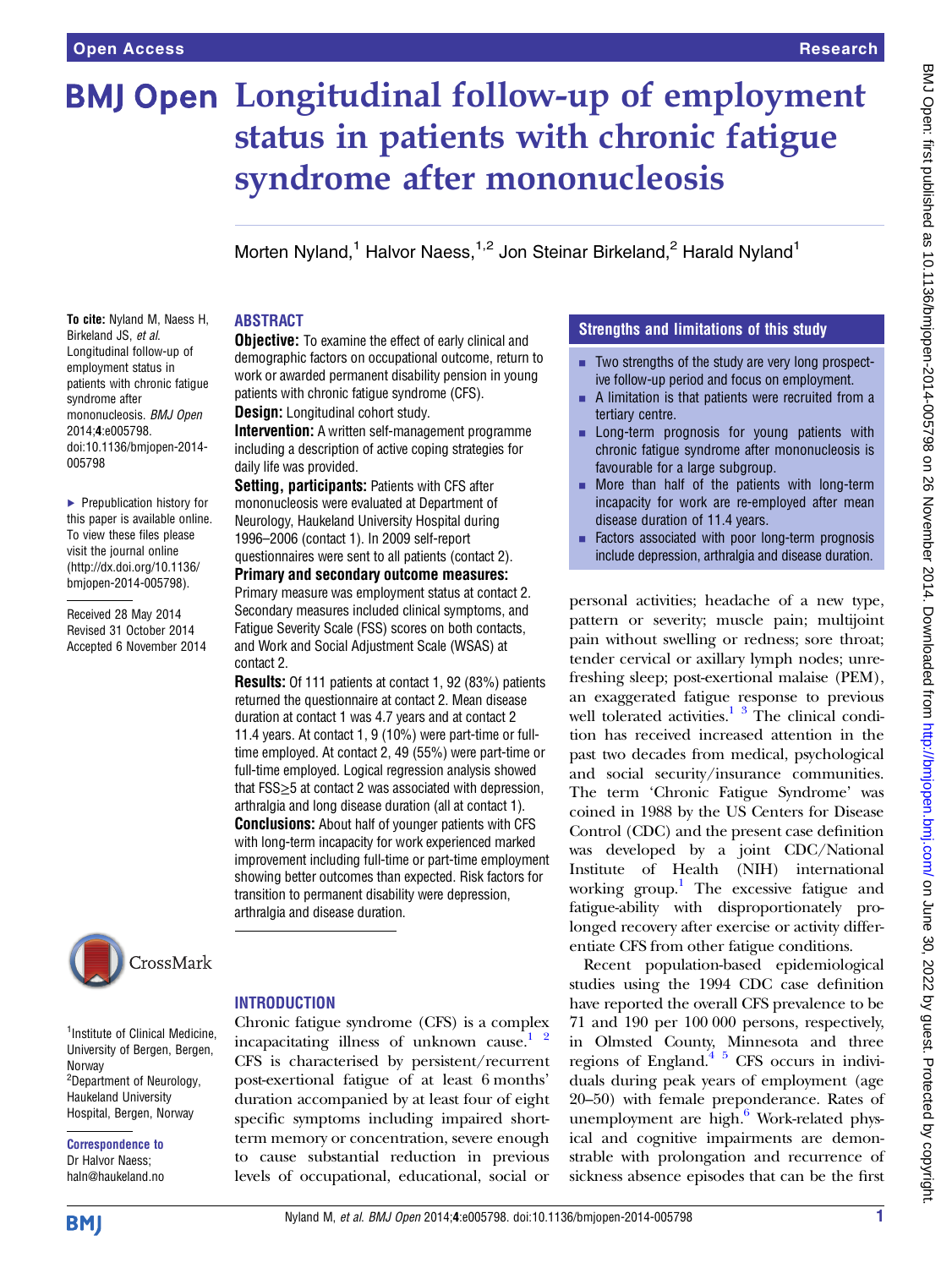step in a process leading to prolonged medical leave and awarded disability benefits.<sup>[7](#page-6-0)</sup>

A small proportion of people that develop infectious mononucleosis remain sick with CFS.<sup>[8](#page-6-0)</sup> A recent follow-up study of the course and outcome of CFS in adolescents after mononucleosis showed that most individuals recover; however 13 of 301 adolescents, 4%, all female, met the criteria of CFS after 2 years.<sup>9</sup>

Knowledge about the natural history and prognostic factors in CFS is important as it relates to several aspects of the illness; information and advice to newly diagnosed patients, planning of healthcare and rehabilitation strategies that focus on volitional and social aspects of re-employment.[10](#page-6-0) Being unable to fulfil valued and expected social functions, including employment, can have a dramatic impact on self-concept with need to re-evaluate life goals, as well as increased stress on the part of caregivers.<sup>11</sup>

Few patient-based longitudinal studies have examined employment outcomes as measure of prognosis in the case of CFS.<sup>12 13</sup> The objectives of this two time point study of a cohort of younger patients with CFS without systematic intervention were to document the natural course of illness and to identify predictors of work cessation or re-entry into work force. Only patients with CFS subsequent to mononucleosis were included in this study.

We hypothesised that baseline clinical presentations such as cognitive problems, pain and depression at the time of referral in addition to severe fatigue and long illness duration prior to the evaluation predict long-term functional disability including unemployment and awarded disability benefits.

## MATERIAL AND METHODS **Patients**

The 111 young patients, mean age 23 year, participating in this study were part of a larger cohort of 873 consecutive patients referred from all over Norway to a specialist chronic fatigue clinic at the Department of Neurology, Haukeland University Hospital during 1996–2006, published previously.<sup>14</sup> All patients were interviewed and examined by a specialist physician, HIN, who confirmed the diagnosis of CSF meeting the Centers for Disease Control and Prevention  $(CDC)$  case definition.<sup>[1](#page-6-0)</sup> The 111 patients constitute all patients diagnosed with CSF triggered by mononucleosis in the total cohort of 873 patients. The diagnosis of mononucleosis was based on the physician report following the patient to our clinic.

A written self-management programme included information about the illness to provide the patients with a rationale and structural meaning for their illness experience.<sup>15</sup> Active coping strategies for daily life included graded activity planning; encouraging activity, but staying within their physical limitations with consistent rest periods to minimise fluctuations in fatigue and symptoms. To avoid occupational impairment and restore ability to work the importance to keep contact with the local health

and rehabilitation services, and inform the employer was stressed. The family doctor and the local National Sickness Benefit Scheme office (NAV) received a specialist report on the medical history and investigations, the clinical characteristics and disability[.16](#page-6-0)

The Norwegian Social and Insurance Scheme accepted CFS as a medicolegal diagnosis entitled to sickness and disability benefits to compensate for income loss in 1995.<sup>[17](#page-6-0)</sup> To receive long-term sickness absence (SA) benefits a sickness certificate has to be issued by a physician describing the cause of absence and plans for treatment. A disability pension (DP) is given to individuals aged 18– 66 to compensate for permanent work-life exit before scheduled age retirement after relevant treatment or vocational rehabilitation.<sup>[18](#page-6-0)</sup>

Primary outcome measures at long-term follow-up were employment: return to part-time or full-time work, or transition to ill-health retirement and receipt of permanent disability pension. Secondary outcomes were self-rated scales of clinical change, fatigue, disability and CFS somatic symptoms.

### Contact 1. Initial baseline evaluation

All patients completed a questionnaire at referral that included questions about the mode of clinical onset (whether the fatigue appeared acutely or evolved gradually over months) and duration of the illness. Questions about presenting symptoms comprised the presence or not of concentration or memory problems, throat pain, enlarged or tender lymph nodes, myalgia, muscle weakness, arthralgia, dyspepsia, weight change, frequent micturition, photophobia, slurred vision, dizziness, tinnitus, sleep disturbances, depression, unstable mood, palpitations, fever, increased sweating and headache.  $PEM<sup>19</sup>$  $PEM<sup>19</sup>$  $PEM<sup>19</sup>$  was assessed with the following question: does physical activity influence fatigue; improving, no effect, some worsening, much worsening?

Fatigue was self-rated by the Fatigue Severity Scale  $(FSS)$ .<sup>[20](#page-6-0)</sup> This is a nine-item questionnaire that assesses the effect of fatigue on daily living. Each item is a statement on fatigue that the participant rates from 1, 'completely disagree' to 7, 'completely agree'. Examples of the items in the questionnaire are: 'My motivation is lower when I am fatigued', 'Exercise brings on my fatigue' and 'I am easily fatigued'. The average score of the nine items represents the FSS score (minimum score is 1 and maximum score is 7). Patients with a mean FSS score  $>5$  are defined as having severe fatigue.<sup>[21](#page-6-0)</sup>

Employment status was noted as employed full-time, parttime or unemployed. Sick leave from work or study, longterm SA benefits and DP were registered. Employment or studies at the time of the triggering mononucleosis were registered.

#### Contact 2. Follow-up during 2009

Self-report questionnaires were sent to the patients in 2009 on average 6.5 years after contact 1. A clinical symptom questionnaire included questions as to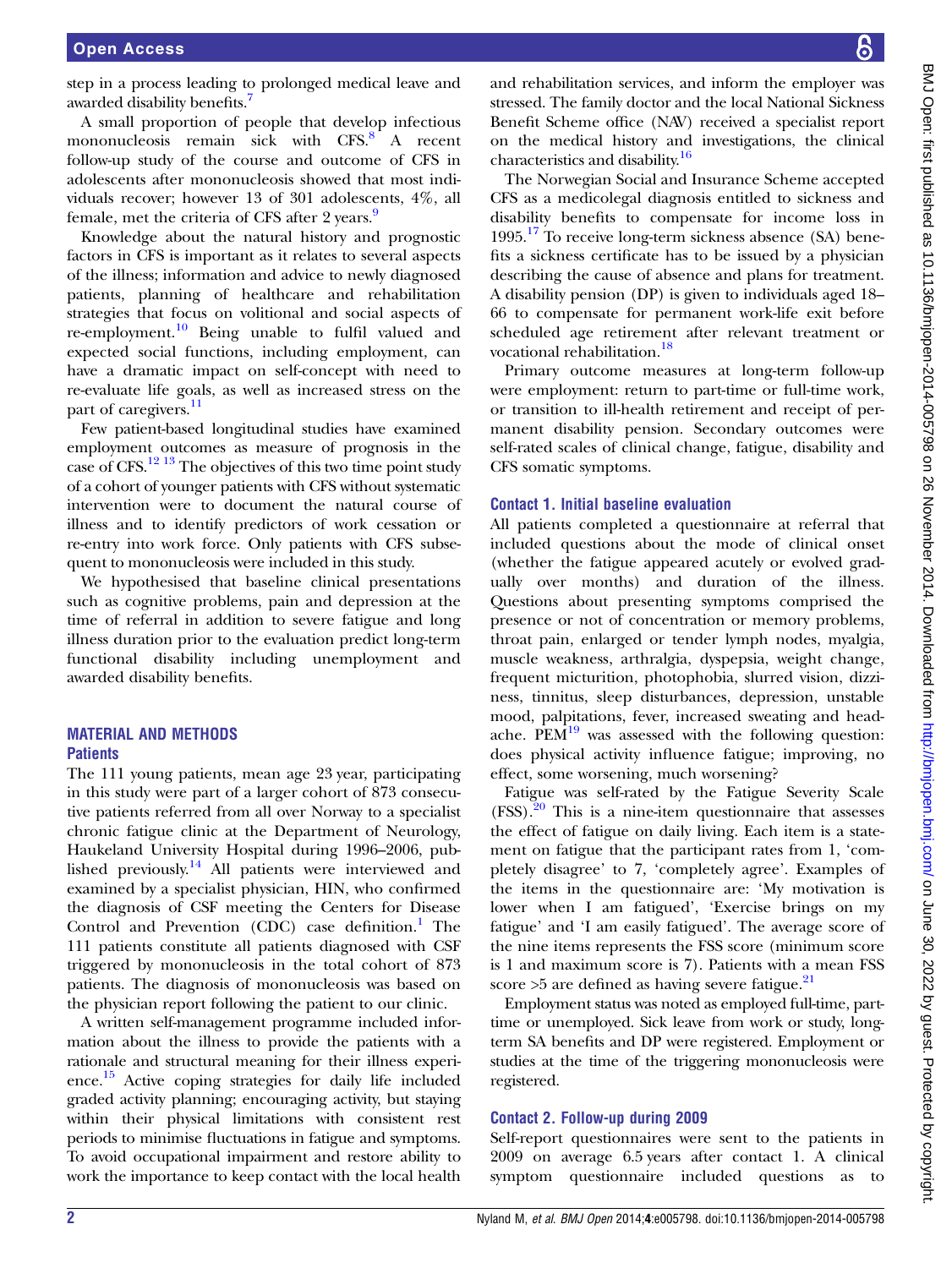presence or not of problems with concentration and memory, throat pain, enlarged or tender lymph nodes, myalgia, muscle weakness, arthralgia, dyspepsia, nausea, weight change, frequent micturition, photophobia, slurred vision, dizziness, tinnitus, sleep disturbances, depression, unstable mood, palpitations, fever, increased sweating and headache.

The Work and Social Adjustment Scale (WSAS) was used to measure disability. It is a five-item scale that assesses an individual`s ability to perform everyday activities including work, home management, family and relationship interaction and social and private leisure activities. Each of the five items was rated on a ninepoint scale ranging from 0 (not at all a problem) to 8 (severely impaired) so that the total scores range between 0 and  $40.\overline{^{22}}$  $40.\overline{^{22}}$  $40.\overline{^{22}}$  The psychometric properties have been validated in large patient with CFS cohorts confirming that WSAS is a reliable assessment tool for disability. High scores correlate with severe fatigue and poor physical fitness.<sup>[16](#page-6-0)</sup>

Fatigue was self-rated by the FSS scale. Based on change in FSS score change from baseline, contact 1, the disease course was defined; FSS change <−1 was defined as worsening course; FSS change ≥−1 and ≤1 was defined as no change; FSS change >1 was defined as improvement. Self-rated global clinical outcome was scored as worsening, stable, improvement and recovered. Employment status, sickness and disability benefits were recorded providing objective evidence of disability.

The study was approved by the local ethics committee. Informed, written consent was obtained from the patients.

# **Statistics**

Student's t test,  $\chi^2$  test, Fisher's exact test, and pair-wise correlation test were performed when appropriate. The FSS score was dichotomised and FSS score ≥5 defined as pathological fatigue. Stepwise backward logistic regression analyses were performed with dichotomised FSS score at contact 2 as dependent variable. Stepwise backward linear regression analyses with FSS at contact 2 and WSAS as dependent variables were performed. STATA V.12.0 was used for analyses.

#### RESULTS

In total, 111 patients participated in the baseline evaluation. Postal questionnaires were completed and returned by 92 (83%) of these patients on follow-up (contact 2); 30 (33%) males and 62 (67%) females (contact 2). The mean age of the patients at the onset of CFS was 23.7 years (SD=7.3). Mean duration of CFS at the time of contact 1 was 4.7 years (SD=4.0), (median=3.2 years, IQR=1.9−6.4). Mean time from debut of CFS to contact 2 was 11.4 years (SD=4.3; median=10.3 years, IQR=8.5–13.5; range=4.7−23.8). At the time of mononucleosis 43 (47%) were employed at work and 48 (52%) were students (missing data in one

patient). We do not report any data on the 19 (17%) who did not complete the follow-up.

# Employment at contact 1(92 patients)

At contact 1 9 (10.2%) patients remained employed (1 fulltime and 8 part-time), 12 patients (13.5%) were students and 70 patients (81%) were neither employed nor studying (missing data in one patient). One patient  $(1\%)$  was receiving partial DP and  $\overline{7}$  patients (8%) were receiving full DP. Fourteen (15%) patients received partial longterm SA benefits, and 62 (67%) patients received full longterm sickness SA (missing data in 8 patients).

### Employment at contact 2 ( primary measures; 92 patients)

At contact 2 24 (27%) were fully employed, 25 (28%) were employed part-time and 40 (45%) were unemployed (missing data in three patients). One patient  $(1%)$  was a student. In total, 63 of 92 patients received DP or sickness absence benefits: 15 patients (17%) were awarded partial DP and 39 (44%) received full DP for the reduced working capacity, 6 patients (7%) got partial SA benefits and 3 patients ( $3\%$ ) full SA benefits. One ( $1\%$ ) unemployed patient was part-time student. Five (5%) patients were employed at both contact 1 and contact 2. Figure 1 shows employment status at contact 1 and contact 2.

Logistic regression analyses showed that being employed at contact 2 was associated with lack of arthralgia (OR=0.3,  $p=0.028$ ) and reporting improvement (OR=1.8,  $p=0.062$ ) at contact 1. Another logistic regression analyses showed that being employed at contact 2 was associated with low FSS score at contact 2 (OR=0.53,  $p<0.001$ ), lack of arthralgia (OR=0.40, p=0.041) and lack of concentration problems (OR=0.32, p=0.064), but none of the other symptoms reported at contact 2.

#### Secondary measures

There was no correlation between FSS score at contact 2 and degree of PEM at contact  $1$  (p=0.57). There was no correlation between mode of onset of fatigue after mononucleosis (acute or taking months) and FSS score at contact 2 (p=0.61). Neither was there any correlation



Figure 1 Employment status of patients with chronic fatigue syndrome at first contact (contact 1) and follow-up (contact 2).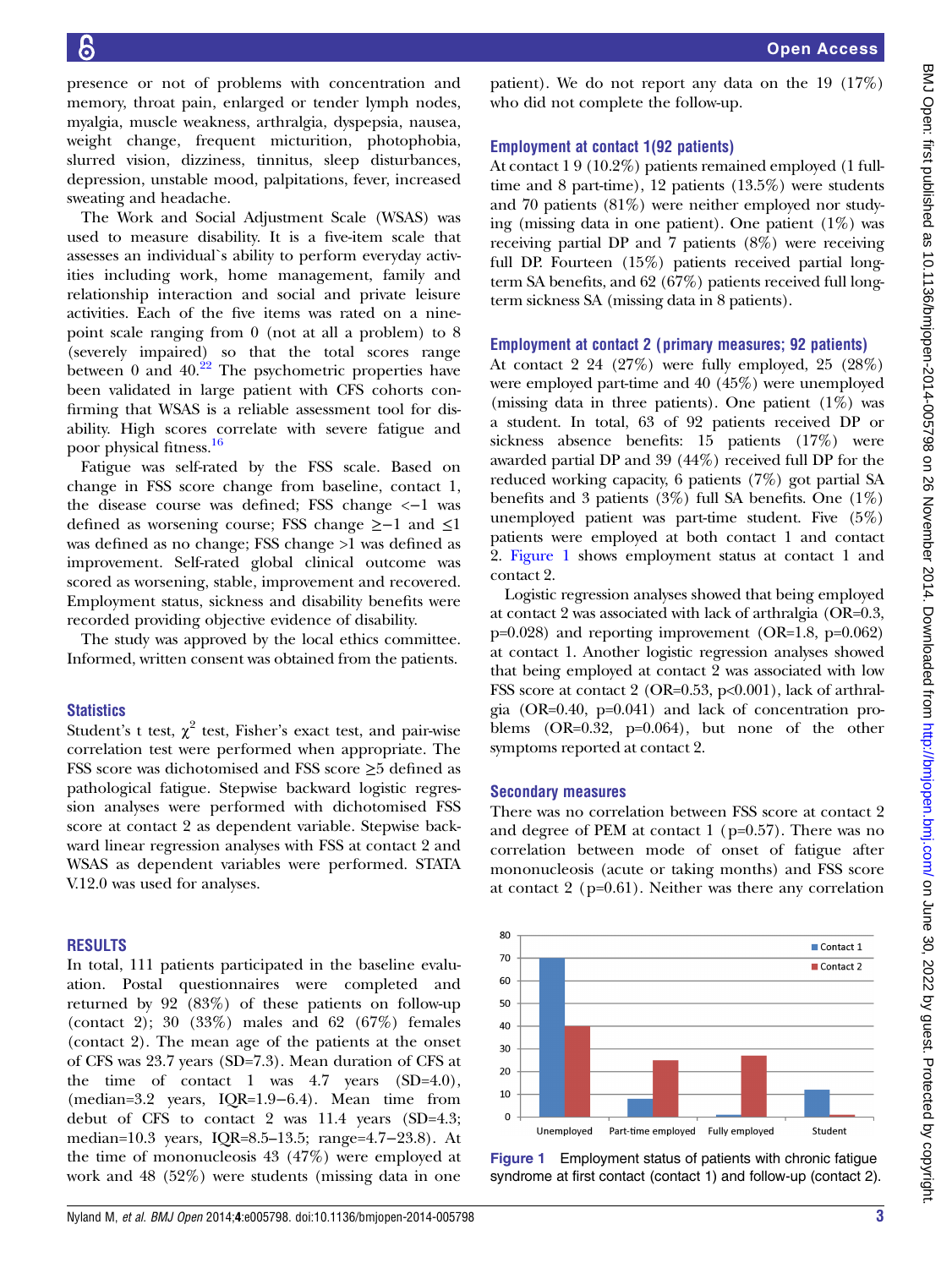| <b>Table 1</b><br>Symptoms on contact 1 and contact 2 |           |                                    |         |
|-------------------------------------------------------|-----------|------------------------------------|---------|
|                                                       |           | <b>Contact 1 Contact 2 p Value</b> |         |
| FSS score, mean (SD)                                  | 6.4(0.96) | 5.0(1.9)                           | < 0.001 |
| Headache                                              | 61(71)    | 47 (52)                            | 0.033   |
| <b>Myalgia</b>                                        | 65 (72)   | 52(58)                             | 0.042   |
| Arthralgia                                            | 43 (48)   | 38 (42)                            | 0.45    |
| Sleep disturbances                                    | 60 (66)   | 47 (52)                            | 0.048   |
| Depression                                            | 30(33)    | 25(28)                             | 0.42    |
| Concentration problems                                | 83 (92)   | 58 (64)                            | < 0.001 |
| Memory problems                                       | 72 (79)   | 51 (56)                            | < 0.001 |
| Sore throat                                           | 48 (53)   | 34(37)                             | 0.008   |
| <b>Tender cervical lymph</b>                          | 17 (19)   | 30(33)                             | 0.36    |
| nodes                                                 |           |                                    |         |
| FSS, Fatique Severity Score.                          |           |                                    |         |

between employment status at contact 2 and degree of PEM at contact 1 ( $p=0.91$ ) nor mode of onset ( $P=0.59$ ). There was no correlation between degree of PEM at contact 1 and FSS score at contact 1 (p=0.99).

Based on FSS change from contact 1 to contact 2, 38 (44%; FSS improvement>1) improved, 42 (48%; FSS change  $\leq 1$  and  $\geq -1$ ) did not change and 7 (8%) worsened (FSS change <−1). Based on self-assessment 10 (12%) had worsened, 14 (17%) were stable, 47 (57%) had improved and 11 (13%) had recovered at contact 2.

The correlation between self-rated clinical change between contact 1 and contact 2 and employment status at contact 2 was  $r=0.54$  ( $p<0.001$ ). The correlation between change in FSS from contact 1 to contact 2 and employment status was  $r=0.30$  (p=0.01). The correlation between FSS score at contact 2 and employment was r=0.51 ( $p$ <0.001). The correlation between WSAS score and employment was  $r=0.74$  ( $p<0.001$ ). The correlation between WSAS score and FSS score at contact 2 was  $r=0.81$  ( $p<0.001$ ). Clinical characteristics based on evaluation at contact 1 and contact 2 are shown in table 1. Mean FSS score dropped from  $6.4$  to  $5.0$  ( $p<0.001$ ). CFS symptom pattern showed significant less frequencies of concentration and memory problems, headache,

myalgia, sleep disturbances at contact 2 compared to contact 1 (all  $p<0.005$ ), but no changes as to depression and arthralgia. A comparison between patients with FSS  $\geq$ 5 versus FSS<5 at contact 2 is shown in tables 2 and [3.](#page-4-0)

Among 26 patients who reported improvement prior to contact 1, 25 (96%) reported further improvement at contact 2, whereas among 38 patients who reported worsening or no change at contact 1, 23 (61%) reported improvement at contact 2 (p=0.001).

|                                        | <b>Number of patients</b> | FSS < 5   | FSS > 5   | p Value |
|----------------------------------------|---------------------------|-----------|-----------|---------|
| <b>Males</b>                           | 30                        | 9(25)     | 21 (39)   | 0.17    |
| Females                                | 60                        | 27(75)    | 33(61)    |         |
| Age debut of CFS                       |                           | 23.8(7.9) | 24.1(7.0) | 0.85    |
| Age (second control)                   |                           | 33.6(7.9) | 35.8(6.9) | 0.17    |
| First control (contact 1)              |                           |           |           |         |
| Age (first control)                    |                           | 26.8(7.5) | 29.3(7.0) | 0.11    |
| FSS score (mean)                       |                           | 6.3(1.2)  | 6.4(.8)   | 0.63    |
| Duration of CFS (years sum, mean)      |                           | 3.3(2.4)  | 5.6(4.5)  | 0.006   |
| Arthralgia                             | 89                        | 11(33)    | 32(59)    | 0.010   |
| <b>Myalgia</b>                         | 89                        | 24 (69)   | 40 (74)   | 0.57    |
| Headache                               | 89                        | 25(71)    | 38 (70)   | 0.92    |
| Sleeping disturbances                  | 90                        | 23(64)    | 36 (67)   | 0.79    |
| Depression                             | 89                        | 8(23)     | 22(41)    | 0.081   |
| <b>Concentration problems</b>          | 89                        | 32(91)    | 50 (93)   | 0.84    |
| Memory problems                        | 90                        | 30(83)    | 41 (76)   | 0.40    |
| Sore throat                            | 90                        | 22(61)    | 26(48)    | 0.23    |
| Tender cervical lymph nodes            | 90                        | 13(36)    | 19(35)    | 0.93    |
| Physical activity: effect on fatigue   | 70                        |           |           | 0.94    |
| <b>None</b>                            |                           | 1(3)      | 1(3)      |         |
| Worse                                  |                           | 11(38)    | 14 (35)   |         |
| Much worse                             |                           | 17 (59)   | 25(63)    |         |
| Clinical change prior to first control | 71                        |           |           | 0.06    |
| Improvement                            |                           | 16(55)    | 12(29)    |         |
| No change                              |                           | 4(14)     | 13(31)    |         |
| Worsening                              |                           | 9(31)     | 17(40)    |         |
| Education                              | 89                        |           |           | 0.08    |
| Primary school                         |                           | 2(6)      | 7(13)     |         |
| High school                            |                           | 6(17)     | 17 (32)   |         |
| College or university                  |                           | 28 (78)   | 29 (55)   |         |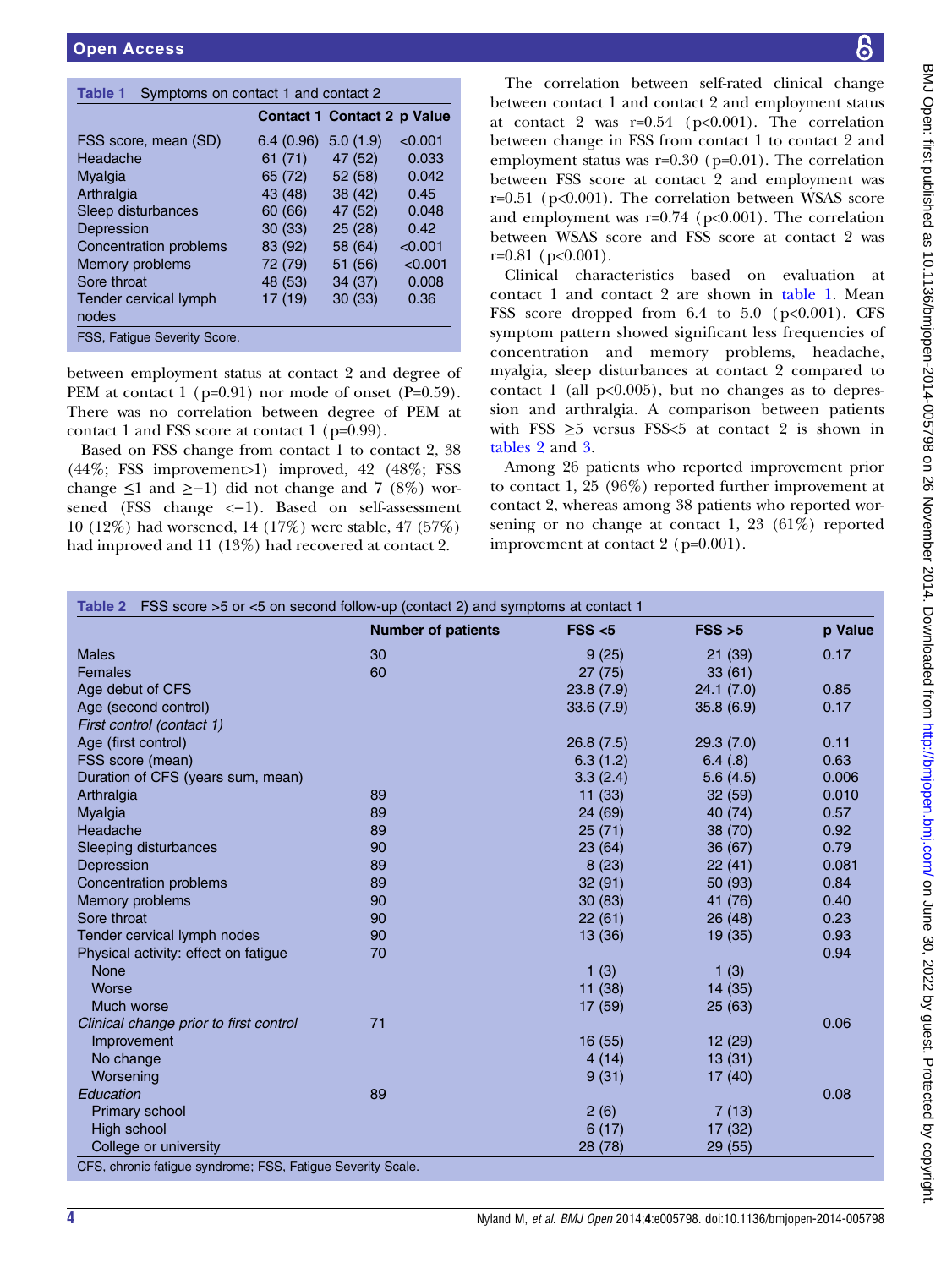<span id="page-4-0"></span>

|                               | <b>Number of</b> |                  |           |         |
|-------------------------------|------------------|------------------|-----------|---------|
|                               | patients         | FSS <sub>5</sub> | FSS>5     | p Value |
| Age (second control)          | 92               | 33.6(7.9)        | 35.8(6.9) | 0.17    |
| Duration of CFS (years, mean) | 90               | 10.1(3.1)        | 12.1(4.7) | 0.028   |
| Arthralgia                    | 90               | 7(19)            | 31(57)    | < 0.001 |
| Myalgia                       | 90               | 11(31)           | 41 (76)   | < 0.001 |
| Headache                      | 90               | 11(31)           | 35(65)    | 0.001   |
| Sleeping disturbances         | 90               | 9(25)            | 37(69)    | < 0.001 |
| Depression                    | 90               | 4(11)            | 20(37)    | 0.006   |
| Concentration problems        | 90               | 14 (39)          | 43 (80)   | < 0.001 |
| Memory problems               | 90               | 12 (33)          | 38 (70)   | 0.001   |
| Sore throat                   | 90               | 12(33)           | 22(41)    | 0.48    |
| Tender cervical lymph nodes   | 90               | 6(17)            | 24(44)    | 0.006   |

Logistic regression showed that FSS≥5 (versus FSS<5) at contact 2 was associated with the following variables registered at contact 1: arthralgia (OR=3.1, p=0.026), depression (OR=4.0, p=0.029), duration of disease (OR=1.2, p=0.043), and male sex (OR=2.6, p=0.087). Linear regression analysis with FSS score at contact 2 as dependent variable showed that arthralgia, depression (both at contact 1) and level of education accounted for 22% of the variation of the FSS score  $(R^2=0.22)$ .

Disability was evaluated according to the WSAS, and table 4 shows linear regression with WSAS score as dependent variable and variables registered at contact 1. WSAS score was significantly associated with depression, arthralgia, clinical change, PEM and level of education  $(R^2=0.28)$ .

# **DISCUSSION**

Our main finding was that about half of the patients improved during the study period and were fully or partly employed at the final follow-up. This shows that the occupational outcome is favourable in a considerable fraction of younger patients with CFS after on average 5 years sickness absence from work. However, the transition to partly (15 patients) or full (39 patients) permanent disability pension shows that a substantial proportion develop chronic incapacity for work with

| <b>Table 4</b> Linear regression with WSAS as dependent<br>variable and variables registered at contact 1 |         |             |  |
|-----------------------------------------------------------------------------------------------------------|---------|-------------|--|
|                                                                                                           | B       | p Value     |  |
| Sex                                                                                                       | < 0.001 | 1. $\Omega$ |  |
| Age                                                                                                       | 0.16    | 0.17        |  |
| Depression                                                                                                | 0.27    | 0.026       |  |
| Arthralgia                                                                                                | 0.25    | 0.041       |  |
| Clinical change                                                                                           | $-0.26$ | 0.031       |  |
| <b>PFM</b>                                                                                                | $-0.28$ | 0.025       |  |
| Education                                                                                                 | $-0.27$ | 0.021       |  |
| PEM, post-exertional malaise; WSAS, Work and Social<br><b>Adjustment Scale.</b>                           |         |             |  |

severe negative consequences both for the individual and for the wider society and economy.

Few studies have examined employment status over time using operational criteria for CFS and standardised measurements of disability and functioning to provide information about the numbers of patients who were functionally impaired and unable to work.<sup>[13](#page-6-0)</sup> To our knowledge this study is the longest follow-up study of CFS that has been published. [Table 5](#page-5-0) describes six studies that examined work status over time. A long-term follow-up study included 33 patients, mean age 43 years, who answered identical questionnaires at diagnosis, after 4 years illness duration, and 5 years later. Work disability was very high at baseline (77%) and increased to 91% at 5-year follow-up.[23](#page-6-0) A prospective study including 246 patients found little improvement in occupational status after a follow-up period of 18 months. Before onset of symptoms 141 (57%) patients worked. At initial assessment 69 (28%) worked and 105 (43%) were on sick leave or receiving disability benefits. At follow-up 71 patients (29%) worked and 103 (42%) were on sick leave. Self-reported improvement was indicated by 50 patients (20%), and 49 (20%) reported worsening of symptoms.<sup>[24](#page-6-0)</sup> Another study reported the outcome for 35 patients with CFS (mean age 35 years) evaluated 42 months after the initial visit. Higher unemployment rates were found at follow-up; 77% of patients versus  $68\%$  at baseline assessment.<sup>[25](#page-6-0)</sup>

A few longitudinal studies have reported employment at baseline and follow-up after intervention. A long-term study of cognitive behaviour therapy versus relaxation therapy evaluated outcome at 5-year follow-up. A total of 68% of the 25 patients who received cognitive therapy rated themselves as improved compared to 36% of the 28 patients who received relaxation therapy. Similar proportions of patients were employed (56% vs 39%) but the patients in the cognitive behaviour group worked more hours per week  $(36 \text{ vs } 24)$ .<sup>[26](#page-6-0)</sup> In another study no treatment effect of cognitive behaviour therapy as compared with natural course was found on work rehabilitation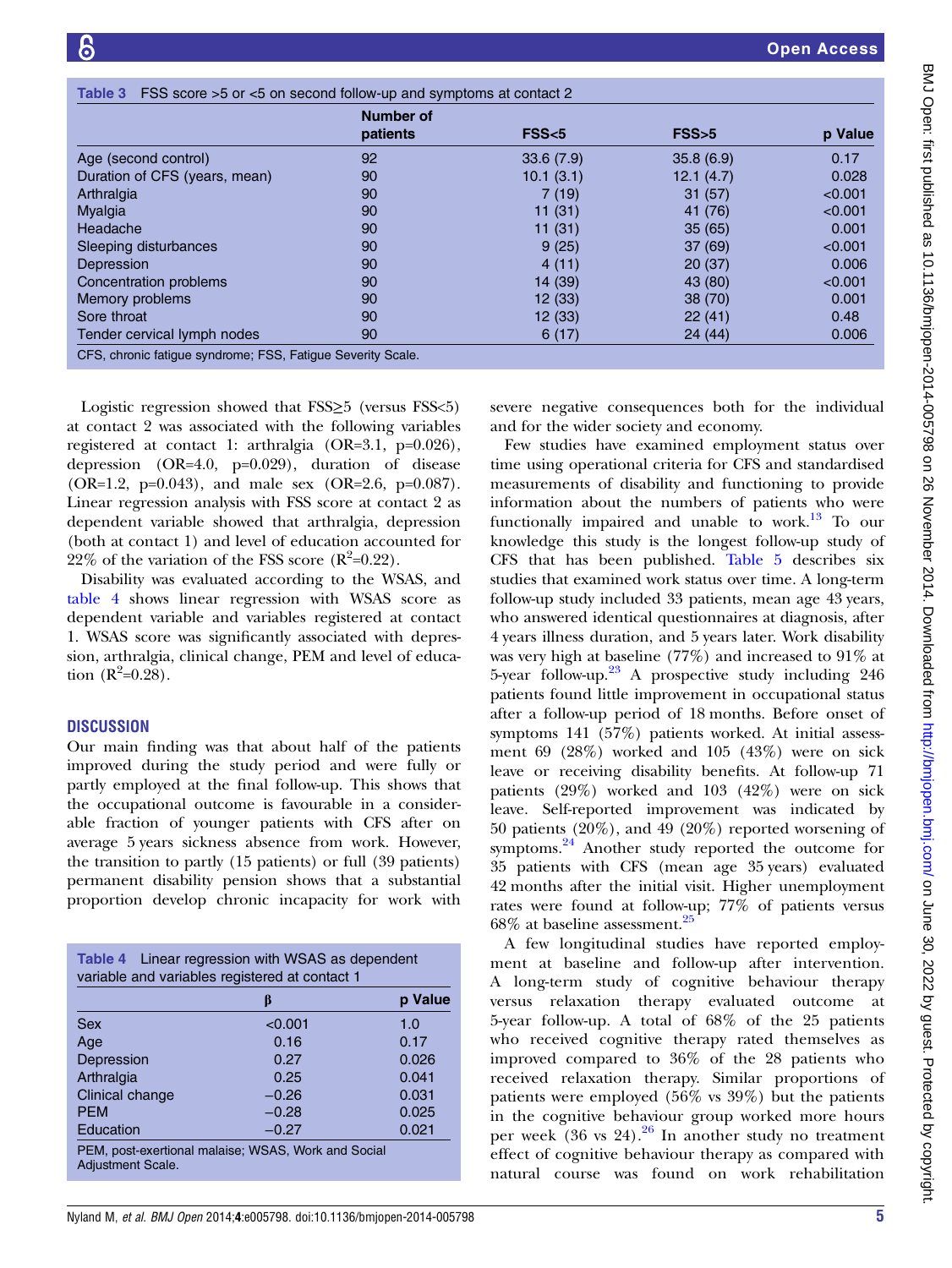| <b>Source</b>                | <b>Intervention</b> | Time of follow-up<br><b>Months</b> | <b>Patients evaluated</b><br>for work status<br><b>Number</b> | <b>Patients employed at</b><br>baseline/follow-up<br><b>Number</b> |
|------------------------------|---------------------|------------------------------------|---------------------------------------------------------------|--------------------------------------------------------------------|
| Andersen et al <sup>23</sup> | <b>None</b>         | 60                                 | 33                                                            | 23/9                                                               |
| Vercoulen <i>et</i> $a^{24}$ | <b>None</b>         | 18                                 | 246                                                           | 28/29                                                              |
| Tiersky et $a^{25}$          | <b>None</b>         | 42                                 | 35                                                            | 32/23                                                              |
| McDermott et $a^{29}$        | <b>LMP</b>          | 18                                 | 74                                                            | 0/42                                                               |
| Deale et $a^{26}$            | <b>CBT</b>          | 60                                 | 25                                                            | $\star$                                                            |
| Prins <i>et</i> $a^{27}$     | <b>CBT</b>          | 14                                 | 58                                                            |                                                                    |

\*Similar proportions of patients in cognitive behaviour therapy (CBT group; 56%) versus relaxation therapy control group (39%) were employed at 5-year follow-up. CBT group patients worked more hours per week, 36 versus 24.

†Hours working in a job were similar in the CBT group and the natural course control group.

<span id="page-5-0"></span>Table 5 Longitudinal assessment of employment status in chronic fatigue syndrome

CBT, cognitive behaviour therapy; LMP, life management programme, occupational therapy.

although self-rated improvement was associated with cognitive behaviour treatment.<sup>[27](#page-6-0)</sup>

A randomised controlled trial of patient education to encourage graded exercise resulted in substantial selfreported improvement in physical and occupational functioning compared with standard medical care. The receipt of sickness benefit at the start of treatment was associated with poor outcome.<sup>28</sup> Occupational therapy with a lifestyle management programme was offered to 74 patients after median illness duration of 5 years. At follow-up 18 months later 31 (42%) of the patients had returned to new employment, voluntary work or training.<sup>29</sup>

A comprehensive review of the literature on the natural course of CFS shows that the illness run a chronic course in many sufferers and that less than 10% of participants return to premorbid levels of functioning.<sup>30</sup> Return to work after long-time sickness absence is a complex process influenced by the severity of the disorder, personal factors, work-related factors and the compensation system.

We found that all patients who were unemployed at the initial examination received sickness or disability benefits. Norway has been criticised for high-disability payments which may undermine motivation for individuals to stay in work. $31$  A poor response to treatment for CFS was predicted by being in receipt of sick-ness benefits in a patient education study.<sup>[28](#page-6-0)</sup> In contrast, this study shows that long-term compensations to secure the socioeconomic position does not inhibit return to work, but may be essential contributors to the high proportion becoming employed at final follow-up. In addition to the financial support the contact with the social security system initiates rehabilitation activities directed towards obtaining new work when unemployed.<sup>[18](#page-6-0)</sup>

It is important to disclose predictors for long-term outcome as this may suggest targets for management. We found that arthralgia at the first contact independently predicted poor long-term prognosis as evaluated by employment, FSS and WSAS scores. Arthralgia is a prominent and serious somatic symptom in the majority of patients with  $CFS<sup>4</sup>$  $CFS<sup>4</sup>$  $CFS<sup>4</sup>$  We found that depression at the first contact tended to predict poor prognosis both as to

FSS and WSAS scores, but not employment. Pre-existing depression is an exclusion criterion of CFS, but many patients develop comorbid depression reactive to the chronic illness that may contribute to a poorer prognosis due to reduced illness coping. $32$  In contrast to our findings another study comprising 177 patients did not find any association between depression and final outcome.<sup>[33](#page-6-0)</sup>

We found that FSS score at the second contact was associated with duration of illness disease at the first contact. This is compatible to the findings in a study of natural course in CFS.<sup>34</sup> As shown above reviews on predictors of prognosis show conflicting results.<sup>13</sup> This may be due to major differences between studies. Important differences include varying number of patients, severity of disease, patient heterogeneity and length of follow-up. Two strengths of the present study are the long-follow-up period and the relatively high-response rate as to the return of the postal questionnaire including details about occupational status. This study differs from most others because mononucleosis was a uniform trigger of CFS in all patients. One limitation of the study is that the patients were recruited from a tertiary centre and the patient cohort may represent some selection bias. Whether the written self-management programme contributed to better outcome than expected is possible. This should be addressed in controlled studies in the future.

In conclusion, about half of younger patients with CFS with long-term incapacity for work got marked improvement including full or part-time employment. Selfmanagement strategies, long-term sickness absence benefits providing a stable financial support, in addition to occupational interventions aimed at return to work were likely contributors to the generally positive, prolonged outcome. Risk factors for transition to permanent disability pension were depression, persistence of arthralgia and disease duration.

Contributors MN and HNy were involved in data collection, manuscript preparation and revisions. HNa took part in manuscript preparation, revisions and performing of analyses. JSB was involved in data collection and manuscript preparation. All have approved the present manuscript.

Funding This research received no specific grant from any funding agency in the public, commercial or not-for-profit sectors.